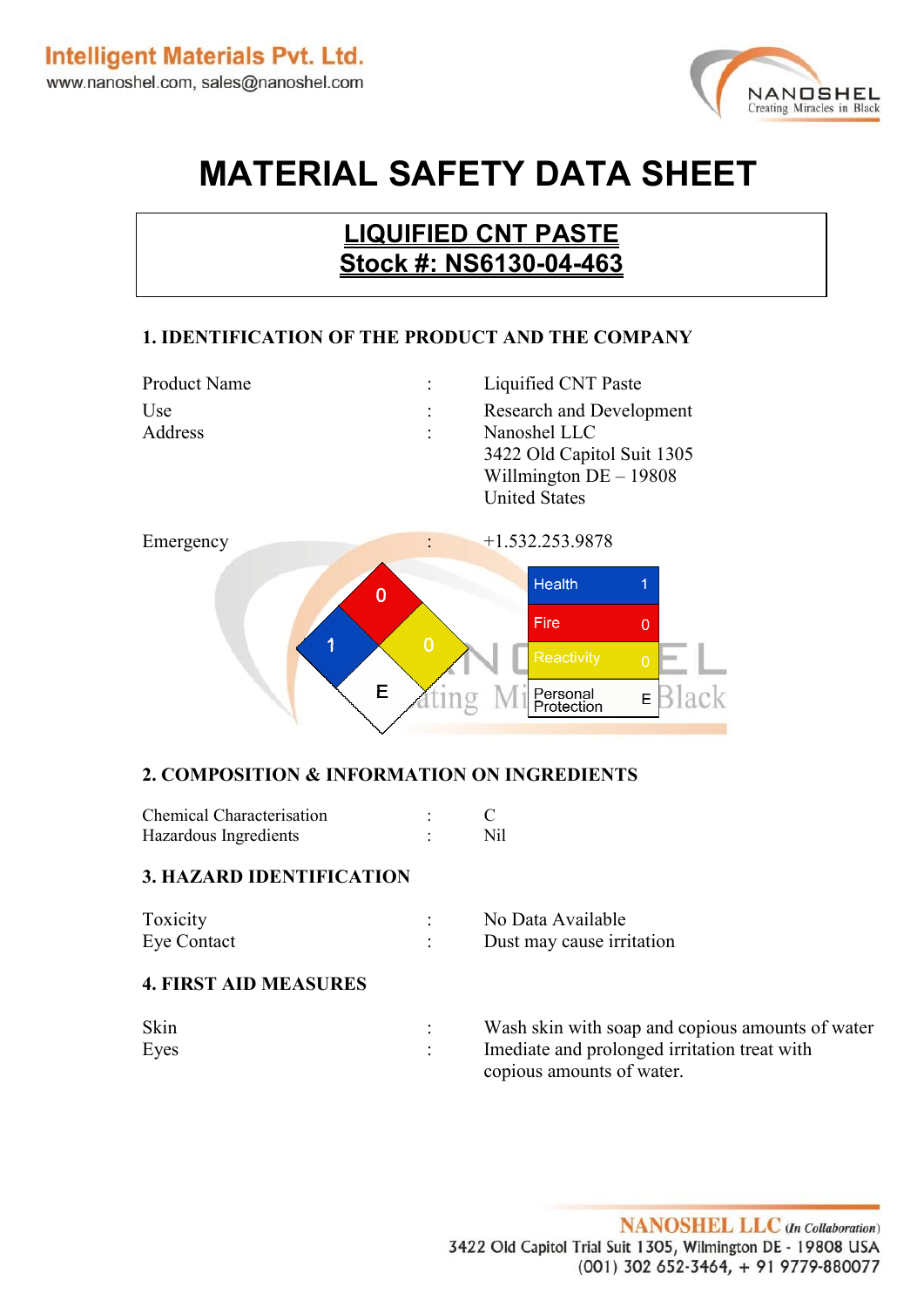

| Ingestion                                                              | Wash out mouth with water provided person<br>Is Conscious.                                                                                                                                     |
|------------------------------------------------------------------------|------------------------------------------------------------------------------------------------------------------------------------------------------------------------------------------------|
| Inhalation                                                             | If inhaled, remove to fresh air. If not breathing<br>give artificial respiration. If breathing is<br>difficult, give oxygen                                                                    |
| <b>5. FIREFIGHTING MEASURES</b>                                        |                                                                                                                                                                                                |
| <b>Extinguishing Data</b><br>Unsuitable Extinguishing Data             | Water Spray<br>Carbon Dioxide, Dry Chemical Powder,<br>Polymer Foam                                                                                                                            |
| Unusual Firefighting Hazards<br><b>Special Firefighting Procedures</b> | Capable of creating a dust explosion<br>Use normal procedures which include<br>wearing self-contained breathing apparatus<br>and protective clothing to prevent contact<br>with skin and eyes. |
|                                                                        |                                                                                                                                                                                                |

#### **6. ACCIDENTAL RELEASE MEASURES**

| <b>Personal Precautions</b> | Wear respirator, chemical safety goggles,                                                    |
|-----------------------------|----------------------------------------------------------------------------------------------|
|                             | Tubber boots and gloves.                                                                     |
|                             | Precautions to the Environment<br>reating Sweep up, place in a bag and hold for waste        |
| <b>Cleanup Procedures</b>   | Avoid raising dust. Ventilate area and wash<br>spill site after material pickup is complete. |

#### **7. HANDLING AND STORAGE**

| <b>Handling Precautions</b>             | Chemical Safety Goggles. Compatible with<br><b>Chemical-resistant Gloves</b> |
|-----------------------------------------|------------------------------------------------------------------------------|
| Storage<br>Unusable Packaging Materials | Store in a cool dry place.<br>Wash thoroughly after handling. Irritating     |
|                                         | dust, Keep tightly closed                                                    |

#### **8. EXPOSURE CONTROLS AND PERSONAL PROTECTION**

| <b>Exposure Controls</b>             |                                    |
|--------------------------------------|------------------------------------|
| <b>Personal Protective Equipment</b> |                                    |
| Respiratory                          | Self-contained breathing apparatus |
| Hand                                 | <b>Chemical-resistant Gloves</b>   |
| Eye                                  | Avoid contact with eyes            |
| Skin                                 | Wash thoroughly after handling     |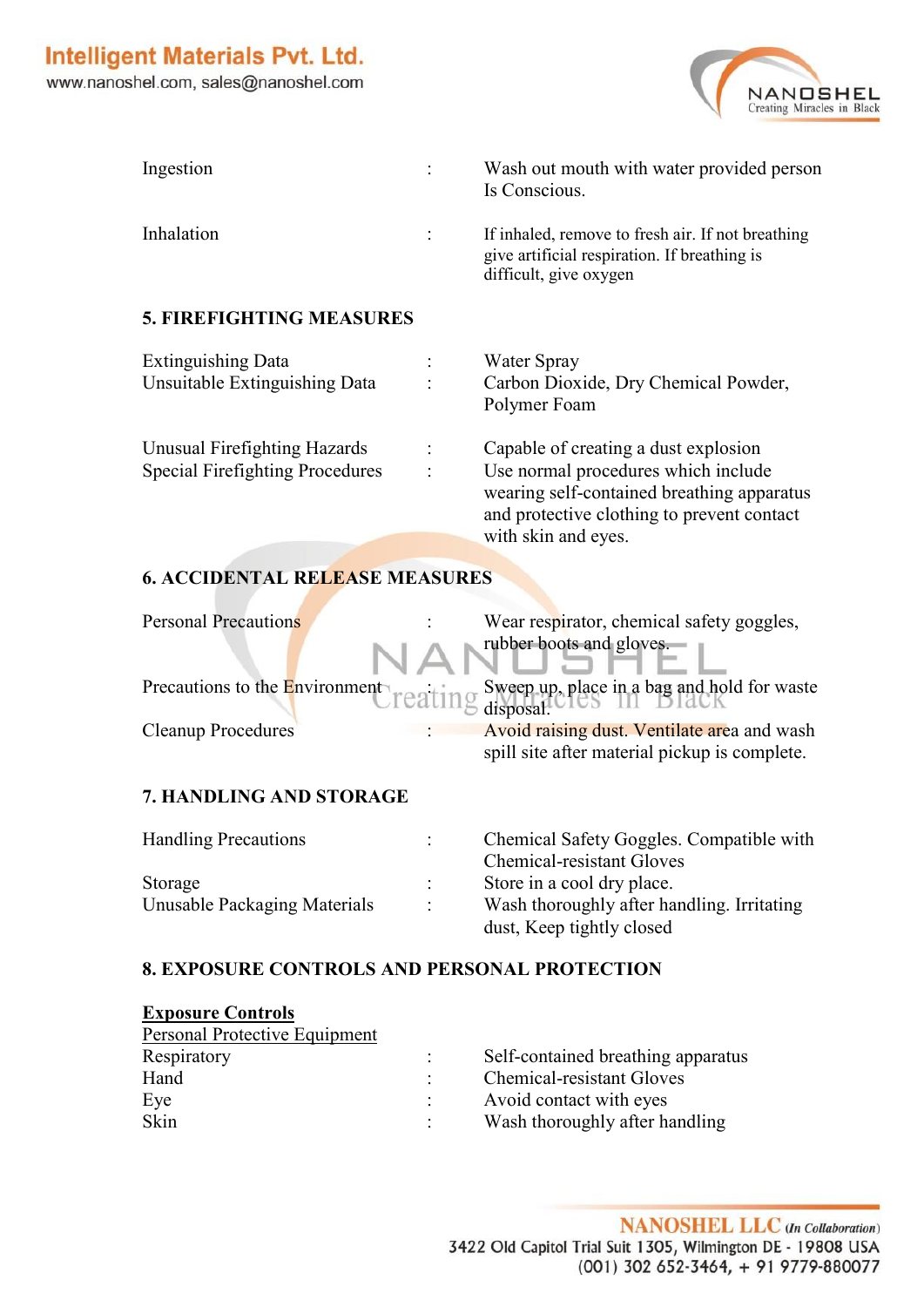

#### **9. PHYSICAL AND CHEMICAL PROPERTIES**

| Appearance                          |                          |
|-------------------------------------|--------------------------|
| Form                                | Paste                    |
| Colour                              | <b>Black</b>             |
| Odour                               | No Odour                 |
| Safety Related Information          |                          |
| FlashPoint                          | N/A                      |
| <b>Boiling Point</b>                | N/A                      |
| <b>Melting Point</b>                | N/A                      |
| pH                                  | N/A                      |
| <b>10. STABILITY AND REACTIVITY</b> |                          |
| Stability                           | <b>Completely Stable</b> |

| Stability  | Completely Stable        |
|------------|--------------------------|
| Reactivity | Non Reactive/Non Soluble |

#### **11. TOXICOLOGICAL INFORMATION**

| Possible Health Effects |                    |
|-------------------------|--------------------|
| Skin                    | No effect          |
| Eyes                    | Irritation         |
| <b>Inhalation</b>       | No Chocking Hazard |

### **12. ECOLOGICAL IMPACT**

Avoid raising dust. Ventilate area and wash spill site after material pickup is complete. No Negative Ecological Impact, Data not Available acles 11 Black

#### **13. WASTE DISPOSAL**

Dissolve or mix the material with a combustible solvent and burn in a chemical incinerator, equipped with an afterburner and scrubber

## **14. TRANSPORT INFORMATION (UN ORNEK OLARAK VERİLMİŞTİR)**

| HS Code                     |   | 33061020              |
|-----------------------------|---|-----------------------|
| CAS                         |   | 308068-56-6           |
| Proper Shipping Name        |   | Liquified CNT Paste   |
| Air Transport (ICAO & IATA) |   | Nanopowder Dispersion |
| Class                       | ٠ | Non Hazardeous        |
| Packing group               |   | Normal Packing        |
|                             |   |                       |